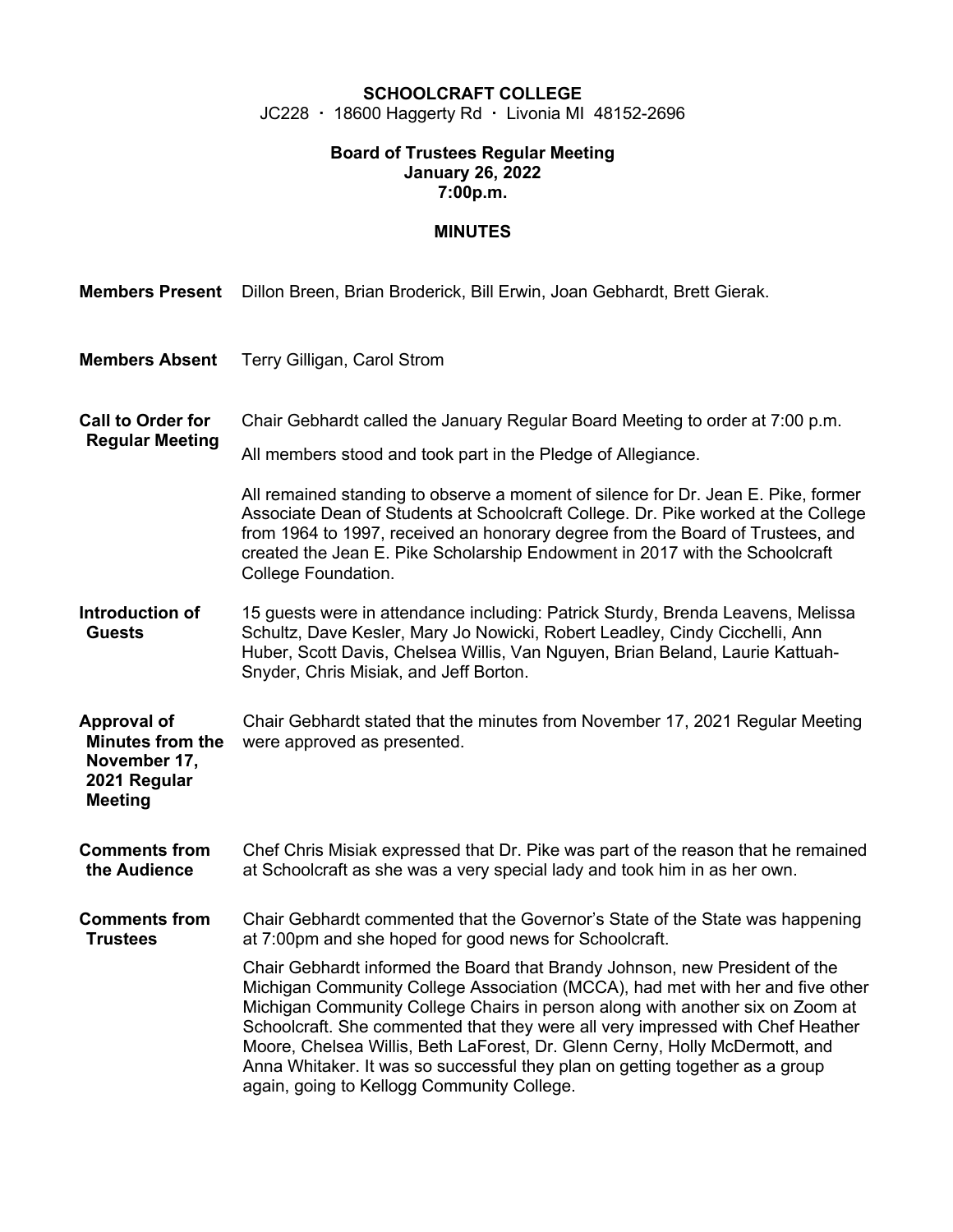|                                                                                | Chair Gebhardt remarked that the cover story of the Schoolcraft Connection's most<br>recent edition, "To Serve and Protect" was excellent and she encouraged everyone<br>to read it.                                                                                                                                            |                                                                                                                                                                                                                       |  |  |  |
|--------------------------------------------------------------------------------|---------------------------------------------------------------------------------------------------------------------------------------------------------------------------------------------------------------------------------------------------------------------------------------------------------------------------------|-----------------------------------------------------------------------------------------------------------------------------------------------------------------------------------------------------------------------|--|--|--|
| <b>Report of the</b><br><b>President</b>                                       | This month's spotlight was highlighting Information Technology and Jeff Borton,<br>Chief Technology Officer who also serves on the Executive Team.                                                                                                                                                                              |                                                                                                                                                                                                                       |  |  |  |
|                                                                                | Dr. Cerny also introduced, Laurie Kattuah-Snyder, Chief Student Services Officer,<br>as part of the Leadership Team to the Board of Trustees.                                                                                                                                                                                   |                                                                                                                                                                                                                       |  |  |  |
|                                                                                | Chef Chris Misiak presented to the Board of Trustees the process in which the<br>Professional Culinary Arts Program was updated. Chef Chris wanted to thank Dr.<br>Robert Leadley, Cindy Cicchelli, Ann Huber, and Scott Davis for the important part<br>they played in the process. He also wanted to thank Chef Brian Beland. |                                                                                                                                                                                                                       |  |  |  |
| <b>Approval of</b><br>Project-<br>VisTaTech 2.0                                | 2022-01                                                                                                                                                                                                                                                                                                                         | Moved by Trustee Broderick, seconded by Trustee Gierak, that<br>the Board of Trustees approves the VisTaTech 2.0 project with<br>an estimated cost of six million, eight hundred thousand dollars<br>$($6,800,000)$ . |  |  |  |
|                                                                                |                                                                                                                                                                                                                                                                                                                                 | Ayes:<br>Breen, Broderick, Erwin, Gebhardt, Gierak,<br>Nays:<br>None<br>Absent:<br>Gilligan, Strom<br>Motion carried.                                                                                                 |  |  |  |
| Approval-<br>Professional<br><b>Culinary Arts</b><br><b>Skills Certificate</b> | 2022-02                                                                                                                                                                                                                                                                                                                         | Moved by Trustee Erwin, seconded by Trustee Broderick, that the<br>Board of Trustees approves the new Professional Culinary Arts<br>Skills Certificate.                                                               |  |  |  |
|                                                                                |                                                                                                                                                                                                                                                                                                                                 | Breen, Broderick, Erwin, Gebhardt, Gierak,<br>Ayes:<br>Nays:<br>None<br>Absent: Gilligan, Strom<br>Motion carried.                                                                                                    |  |  |  |
| Approval-<br>Professional<br><b>Culinary Arts</b><br><b>Certificate</b>        | 2022-03                                                                                                                                                                                                                                                                                                                         | Moved by Trustee Breen, seconded by Trustee Erwin, that the<br>Board of Trustees approves the new Professional Culinary Arts<br>Certificate.                                                                          |  |  |  |
|                                                                                |                                                                                                                                                                                                                                                                                                                                 | Breen, Broderick, Erwin, Gebhardt, Gierak,<br>Ayes:<br>Nays:<br>None<br>Gilligan, Strom<br>Absent:<br>Motion carried.                                                                                                 |  |  |  |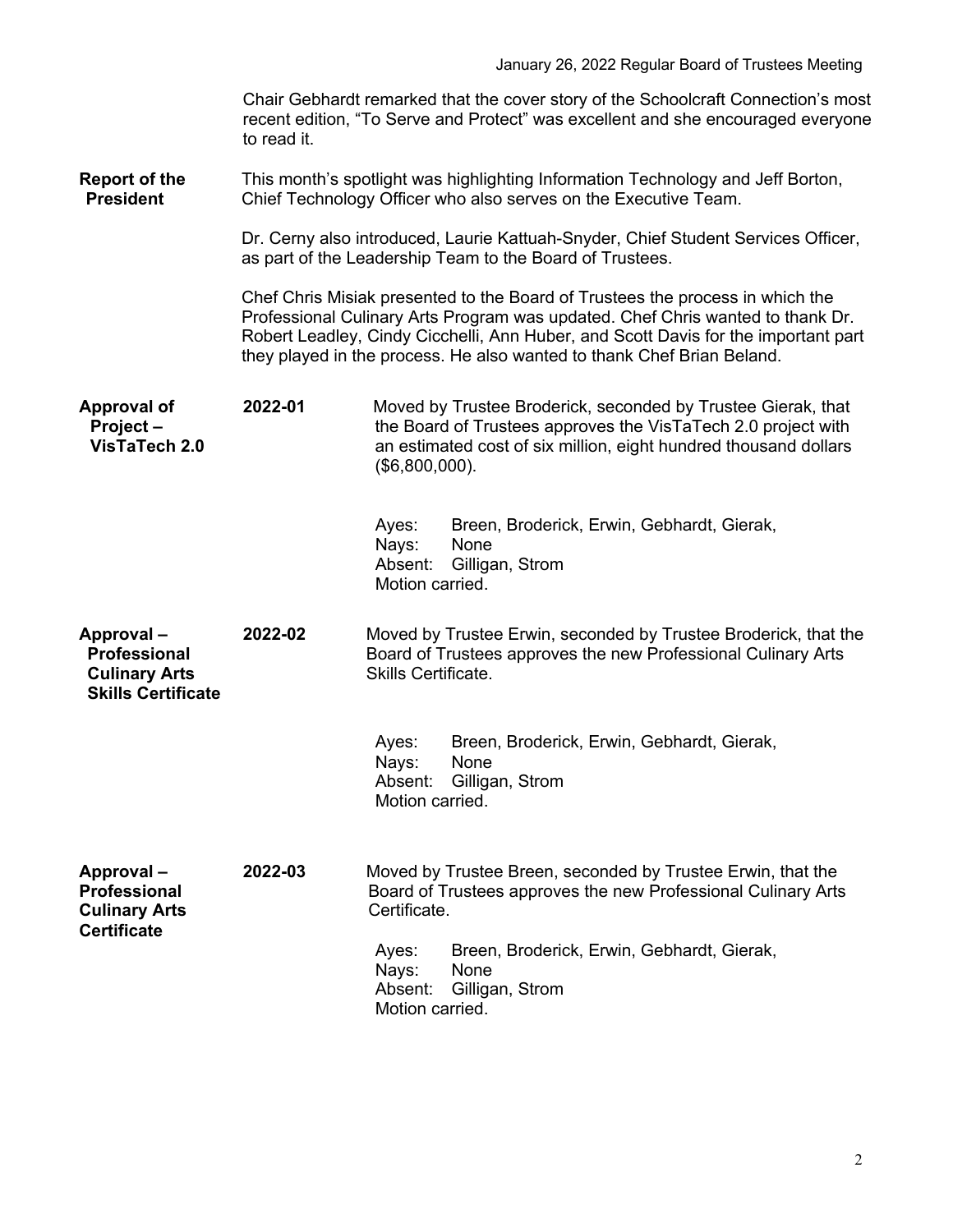| Approval-<br>Professional<br><b>Culinary Arts</b><br><b>Associate</b><br><b>Degree</b>                                                                      | 2022-04 | Ayes:<br>Nays:<br>Absent:<br>Motion carried. | Moved by Trustee Gierak, seconded by Trustee Broderick, that<br>the Board of Trustees approves the new Associate of Applied<br>Science in Professional Culinary Arts.<br>Breen, Broderick, Erwin, Gebhardt, Gierak,<br>None<br>Gilligan, Strom                                                                                 |
|-------------------------------------------------------------------------------------------------------------------------------------------------------------|---------|----------------------------------------------|--------------------------------------------------------------------------------------------------------------------------------------------------------------------------------------------------------------------------------------------------------------------------------------------------------------------------------|
| <b>Approval - Art</b><br>Entrepreneurship<br><b>Certificate</b>                                                                                             | 2022-05 | Certificate.                                 | Moved by Trustee Broderick, seconded by Trustee Breen, that the<br>Board of Trustees approves the new Art Entrepreneurship                                                                                                                                                                                                     |
|                                                                                                                                                             |         | Ayes:<br>Nays:<br>Absent:<br>Motion carried. | Breen, Broderick, Erwin, Gebhardt, Gierak,<br>None<br>Gilligan, Strom                                                                                                                                                                                                                                                          |
| Approval-<br><b>Surgical</b><br><b>Technology AAS</b>                                                                                                       | 2022-06 |                                              | Moved by Trustee Gierak, seconded by Trustee Breen, that the<br>Board of Trustees approves the new Associate of Applied Science<br>(AAS) in Surgical Technology.                                                                                                                                                               |
|                                                                                                                                                             |         | Ayes:<br>Nays:<br>Absent:<br>Motion carried. | Breen, Broderick, Erwin, Gebhardt, Gierak,<br>None<br>Gilligan, Strom                                                                                                                                                                                                                                                          |
| Approval-<br><b>Articulation with</b><br><b>Eastern Michigan</b><br>University for a<br><b>Bachelor of</b><br><b>Science in Civil</b><br><b>Engineering</b> | 2022-07 |                                              | Moved by Trustee Broderick, seconded by Trustee Erwin, that the<br>Board of Trustees authorizes the administration to enter into an<br>articulation agreement with Eastern Michigan University for a<br>Bachelor of Science in Civil Engineering.                                                                              |
|                                                                                                                                                             |         | Ayes:<br>Nays:<br>Motion carried.            | Breen, Broderick, Erwin, Gebhardt, Gierak,<br>None<br>Absent: Gilligan, Strom                                                                                                                                                                                                                                                  |
| Award of<br><b>Purchase Order</b><br>- Campus Police<br><b>Patrol Vehicle</b>                                                                               | 2022-08 |                                              | Moved by Trustee Breen, seconded by Trustee Broderick, that<br>the Board of Trustees awards a purchase order to Gorno Ford,<br>Inc., Woodhaven, Michigan, for one (1) 2021 police rated patrol<br>vehicle, Ford Utility Interceptor, at a total cost of thirty-six<br>thousand three hundred and fifty-six dollars (\$36,356). |
|                                                                                                                                                             |         | Ayes:<br>Nays:<br>Absent:<br>Motion carried. | Breen, Broderick, Erwin, Gebhardt, Gierak,<br>None<br>Gilligan, Strom                                                                                                                                                                                                                                                          |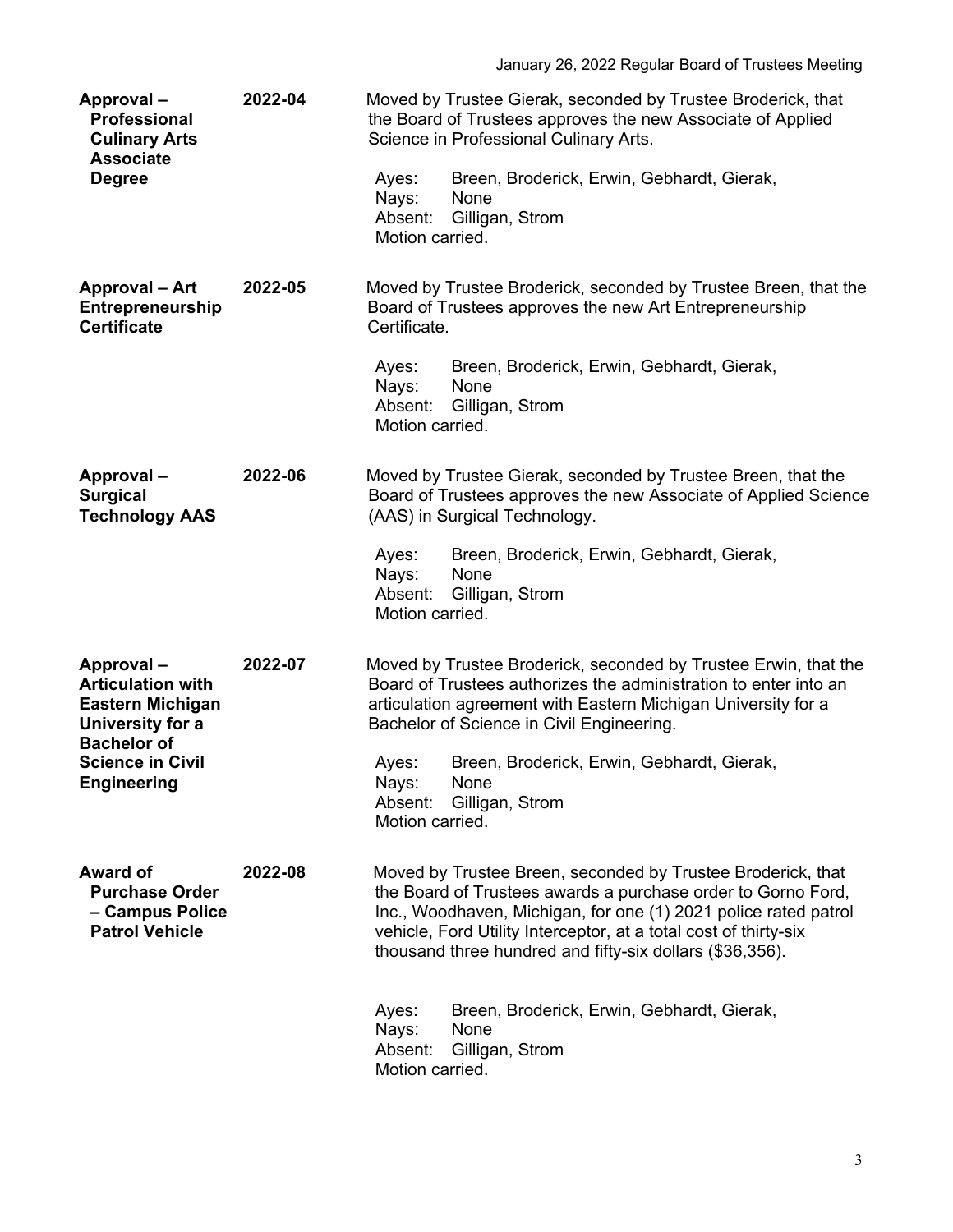First Reading

**POLICY 1093**

### **SCHOOLCRAFT COLLEGE 18600 Haggerty Road, Livonia, Michigan 48152-2696**

# **ANIMALS ON CAMPUS**

Schoolcraft College permits animals on campus subject to the procedures adopted by the College and in accordance with state and federal law. The College recognizes that animals can pose various health and safety concerns to the campus community. The purpose of this Policy, and the procedures adopted by the College, is to provide for the health, safety and welfare for employees, students and others on campus, the protection of College property, and to ensure reasonable accommodations are provided to persons with disabilities in compliance with state and federal law.

Adopted— November 18, 2015 (2015-81) Reviewed—VP & CSAO September 6, 2019 Revised—HR & Risk Management December 13, 2021

First Reading

**POLICY 4050**

## **SCHOOLCRAFT COLLEGE 18600 Haggerty Road, Livonia, Michigan 48152-2696**

## **EDUCATIONAL GRANT FUND**

Those full-time employees of the College not covered by a Master Contract shall be provided an Educational Grant for the payment of 100% of the Schoolcraft College credit class tuition for the employee, his or her their spouse, and dependent children (as defined by the Internal Revenue Code relating to qualified tuition reduction programs). The individual to whom the Grant applies must be admitted to the College and enrolled in the classes for which they are eligible and for which credit is earned. All fees are

**First Reading of Policy 4050 – Educational Grant Fund**

**First Reading of Policy 1093 – Animals on Campus**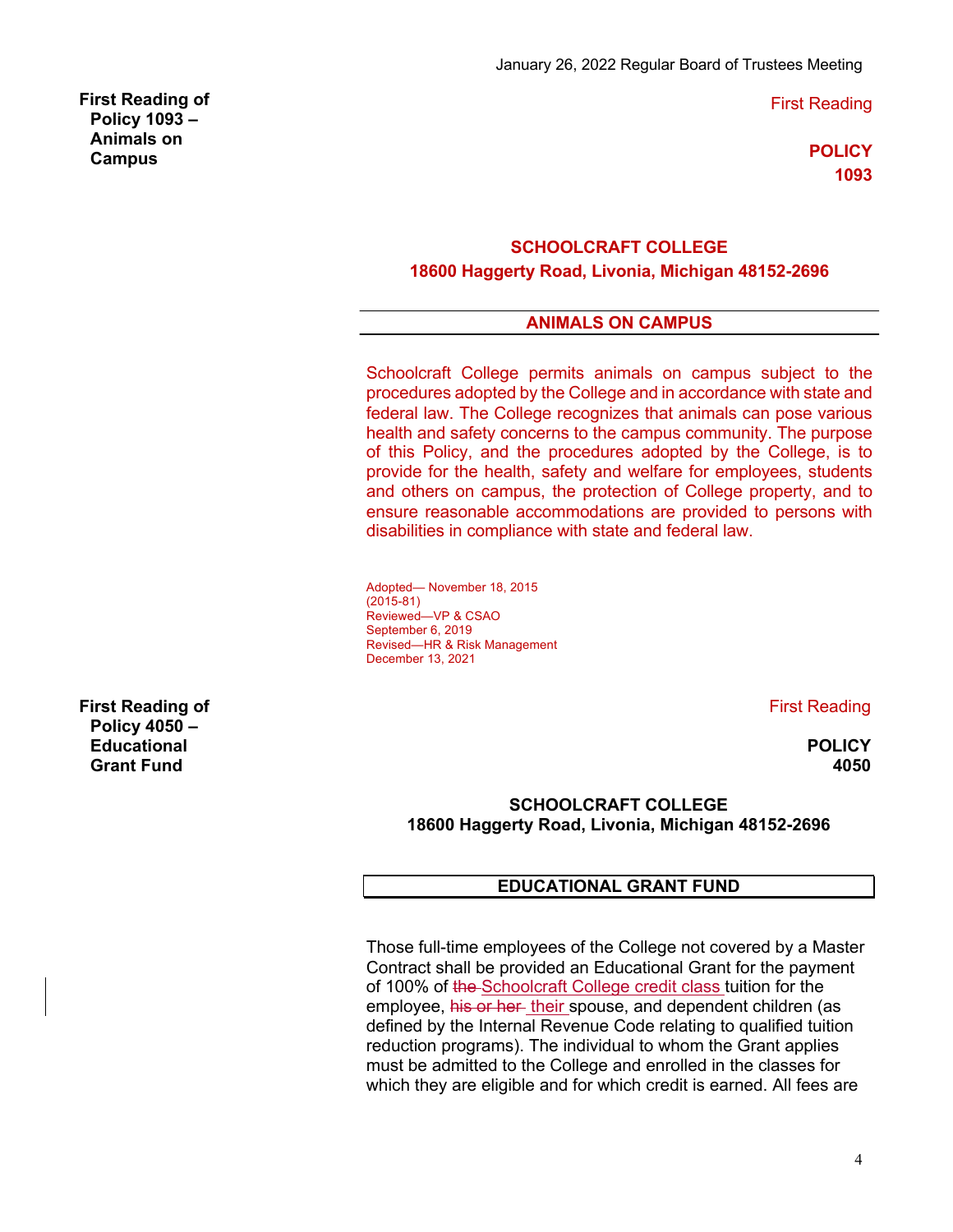considered separate from tuition and shall be paid in full by the individual registered.

The Educational Grant Fund may also be applied to Schoolcraft College Continuing Education and Professional Development Personal and Professional Learning non-credit course fees not to exceed equivalent resident tuition.

If scholarships, grants, or assistance from other agencies or companies are available, the employee must use the other resources first. If all of the Schoolcraft College tuition charges are not covered by other sources, the balance of the tuition may be charged to the Educational Grant Fund.

Federal loans are not considered other resources.

Adopted—July 25, 2973 (73-211) Revised—December 17, 1975 (75-311) Revised—May 25, 1977 (77-119) Revised—September 24, 1986 (86-186) Reviewed—July 1988 Revised—June 24, 1996 Reviewed—JFO January 23, 2006 Revised – September 24, 2008 (2008-70) Revised—HR & Risk Management December 15, 2021

First Reading

**POLICY 4146**

## **SCHOOLCRAFT COLLEGE 18600 Haggerty Road, Livonia, Michigan 48152-2696**

## **EXEMPT ADMINISTRATORS PERSONNEL POLICIES**

All employees in this group shall be covered by the following:

#### **LEAVE OF ABSENCE**

#### **SICK LEAVE**

Leave for personal or immediate family illness will be granted to administrators as follows:

1. Upon initial employment, an administrator shall be credited with twenty-two (22) sick leave days, prorated to July 1. Additional sick leave will be credited on July 1 each year at

**First Reading of Policy 4146 – Administrators Personnel Policies**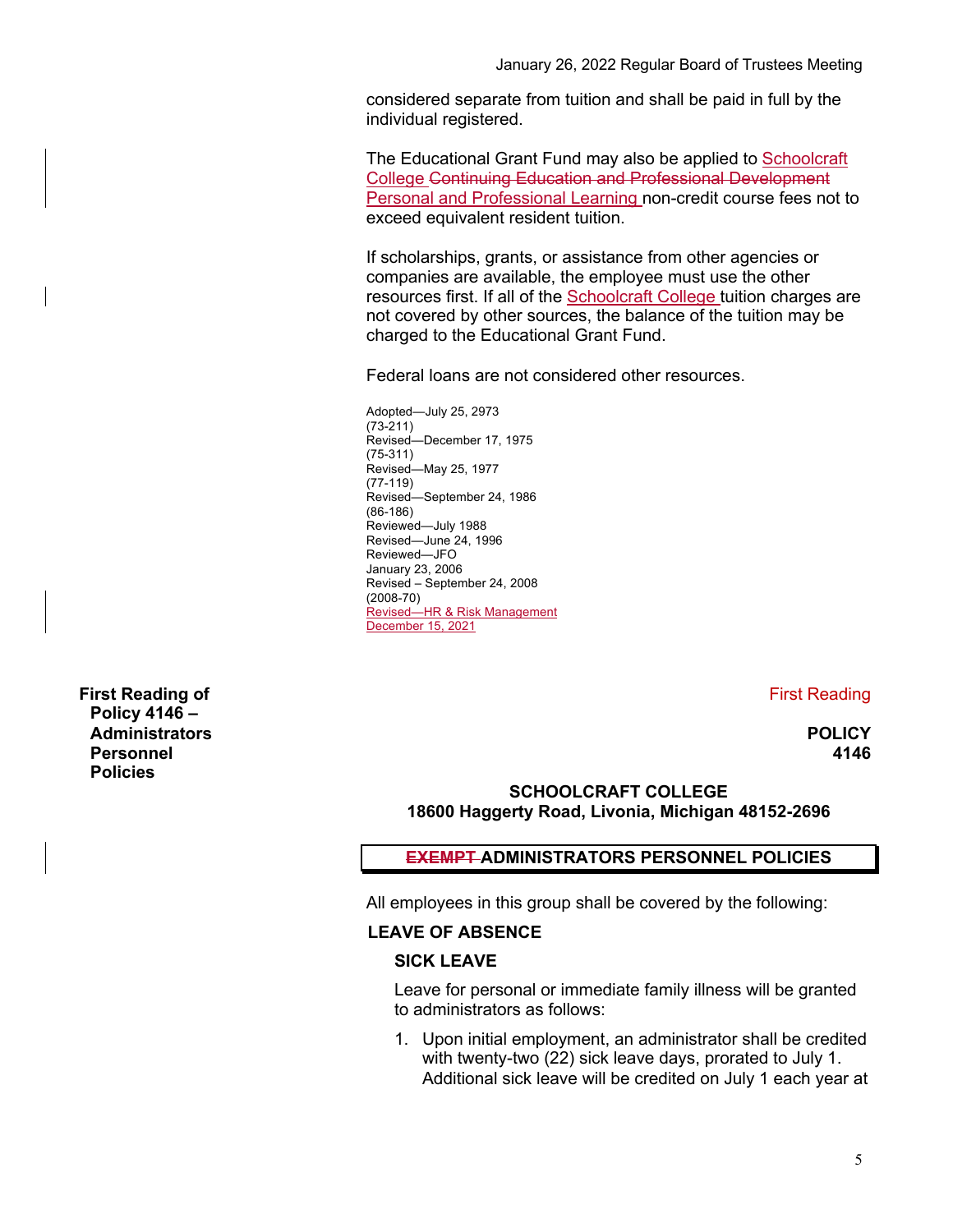the rate of twenty-two days per fiscal year and may be accumulated up to a total of 120 days.

- 2. An administrator on sick leave who is utilizing the days in his/hertheir sick leave bank shall be compensated at his/her normaltheir normal rate of pay.
- 3. An administrator on approved sick leave who has no sick leave days in his/hertheir sick leave bank shall receive compensation at the rate of no less than 70% of his/hertheir -base annual salary for the interval between the expiration of his/hertheir sick leave days and 120 calendar days.
- 4. Persons injured on the job must file for worker's compensation.

#### **PERSONAL BUSINESS**

Each administrator will be granted personal business days as deemed necessary by the appropriate Executive Administrator.

#### **BEREAVEMENT**

Paid leaves of absence for purposes of bereavement will be granted to administrators as deemed necessary by the appropriate Executive Administrator. Leaves granted will not be deducted from the accumulated sick leave days.

#### **JURY DUTY**

An administrator who is summoned and reports for jury duty shall receive his/hertheir full salary for the duration of jury duty. The administrator is required to provide the jury duty summons to their Executive Administrator and provide satisfactory evidence that the jury duty was performed on the day(s) summoned.

#### **OTHER LEAVES**

Leaves of absence for extended periods may be granted to administrators by the College upon the recommendation of the President.

#### **VACATION**

Each administrator shall be granted twenty-three (23) days of vacation scheduled with the approval of the President or his/hertheir designee. Vacation time will be taken within eighteen(18) months after it is credited, (i.e., prior to the last work day of December of the following fiscal year).

Each administrator assigned by the President to work Christmas week to provide uninterrupted, vital and necessary services will be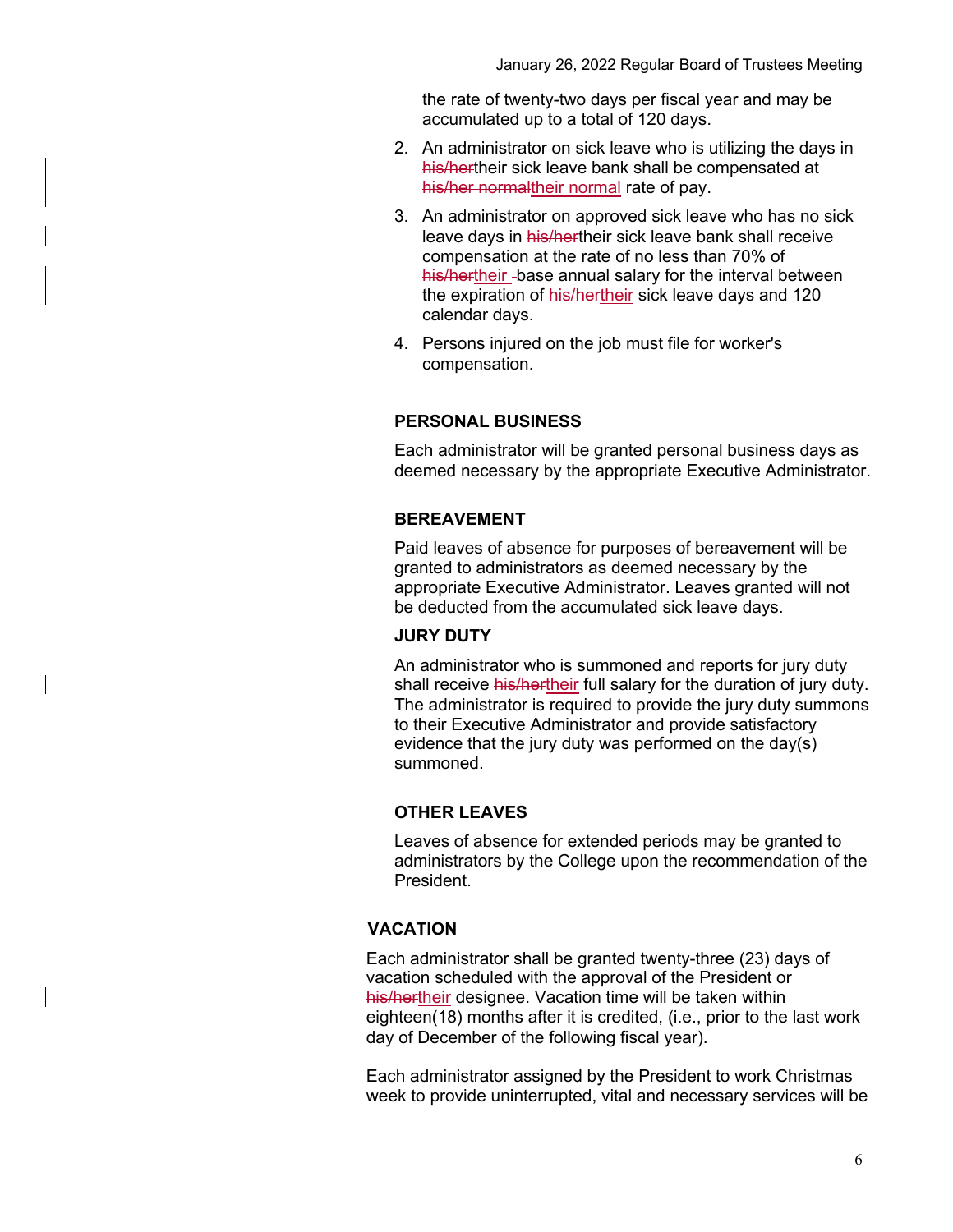granted compensatory time added to his/hertheir vacation time. Such assignments should normally be made no later than December 1.

#### **INSURANCE PROGRAM**

- 1. The College will provide medical insurance.
- 2. The College will also provide to the administrator life insurance protection and Accidental Death and Dismemberment insurance.
- 3. The College will provide, without cost to the administrator, a Long-Term Disability (LTD) benefit commencing on the 121st calendar day of disability.
- 4. The College will provide dental insurance.
- 5. The College will provide a Reasonable and Customary vision care plan.
- 6. Optional life insurance will be available with the premium costs paid by the administrator.
- 7. The College will provide, without cost to the administrator, a travel/accident life insurance benefit in the amount of \$500,000 for an administrator traveling on College business.
- 8. The College will provide public liability insurance (broad form) to administrators during the course of their employment.

## **HOLIDAYS**

The following holidays shall be observed: New Year's Day, Martin Luther King, Jr. Day, Memorial Day, Independence Day, Labor Day, Thanksgiving Day, the day after Thanksgiving, Christmas Eve Day, Christmas Day and New Year's Eve Day.

Should any of the above holidays fall on a Saturday, the first preceding work day shall be a compensatory day. Should any of the above holidays fall on a Sunday, the first succeeding work day shall be a compensatory day.

## **SEVERANCE PAY**

After ten (10) years of service, each employee, upon severance due to retirement or death, shall receive a severance benefit in the amount of five thousand dollars (\$5,000). Additional severance credit may be earned at the rate of five hundred dollars - (\$500) for each additional year of employment after the tenth year, to a maximum payment of ten thousand dollars (\$10,000). Payment in the case of a deceased employee shall be made to the beneficiary or to the estate of the deceased.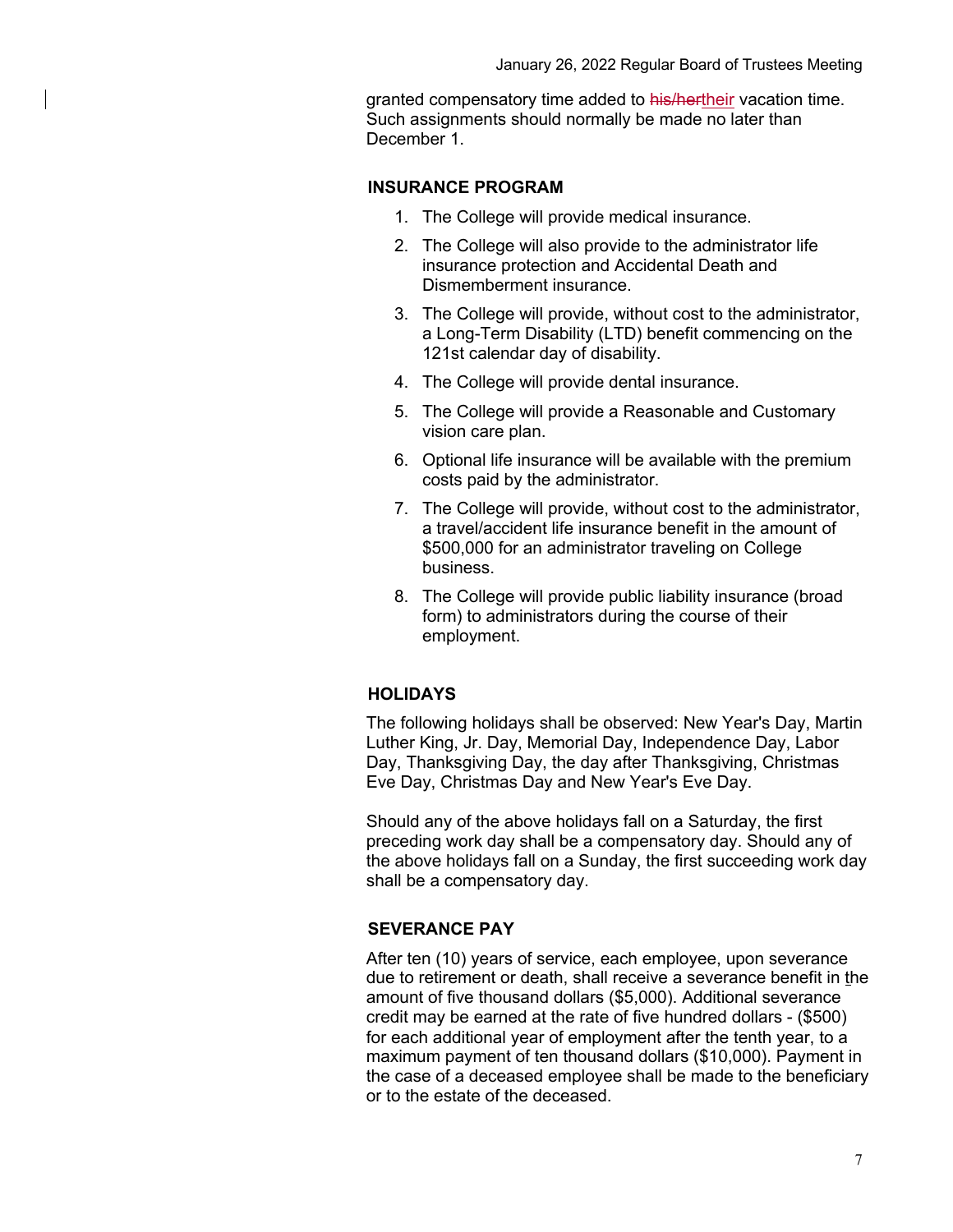## **PERFORMANCE APPRAISALS**

Each administrator shall serve a two-year probationary period from the date in position. During that period, two one performance appraisals shall be conducted each year. Employees who previously served a successful probationary period for the College may have this requirement reduced to one year, when, in the opinion of the Executive Administrator, such action is warranted.

Following the probationary period, each administrator shall receive an annual Performance Appraisal System (PAS) evaluation by his/hertheir immediate supervisor.

#### **OUTSIDE EMPLOYMENT**

An administrator of the College shall not engage in any employment which, in the judgment of the President, interferes with his/hertheir ability to carry out his/hertheir contractual responsibilities.

#### **TUITION REIMBURSEMENT**

An annual fund of thirty thousand dollars (\$30,000)\* has been established to reimburse administrative employees for charges for non-Schoolcraft College courses. Reimbursement will be made in accord with the following conditions:

- 1. Only graduate level or specialist classes are eligible for reimbursement from this fund.
- 2. The courses are related to the individual's employment at the College or are related to career transition.
- 3. Prior approval was obtained by the executive approver.
- 4. The employee receives a grade or credit or certification indicating satisfactory completion.
- 5. The course was taken at a college, university, or professional organization that meets the accreditation standards designated by Schoolcraft College.

Requests will be processed by the end of each fiscal year. If the amounts requested exceed the fund amount, each individual will receive a pro-rata share, based on their tuition expenditures, up to the cap of the fund. At the sole discretion of the President, unused tuition funds may be pooled between the various employee groups. If there are funds remaining after tuition costs are paid, employees may submit requests for course related fees and books. All reimbursement requests will be subject to applicable **I.R.S IRS guidelines.**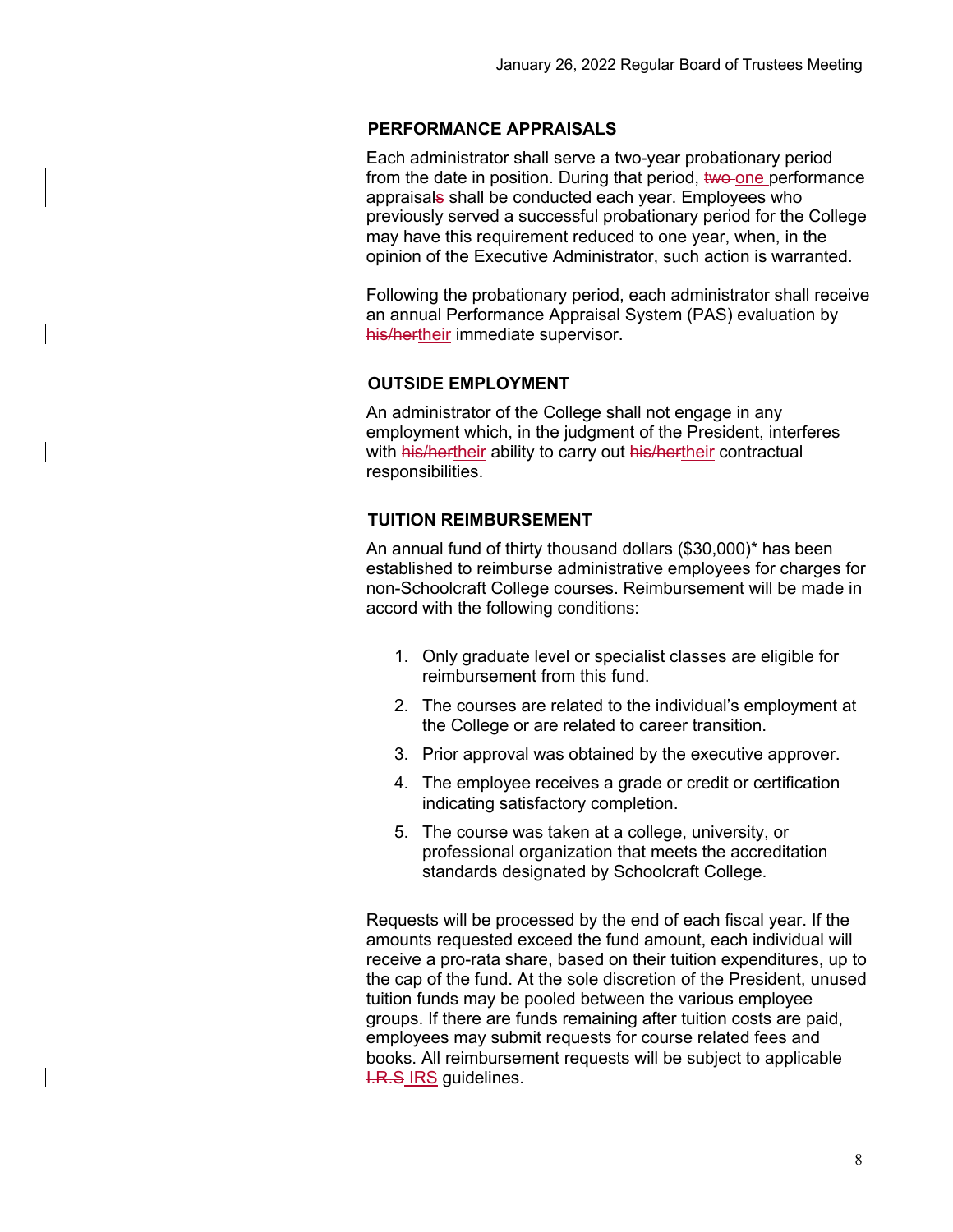This fund may be modified to meet changing tuition costs or to maintain parity with other employee groups.

#### **EDUCATIONAL GRANT**

The College shall provide administrators an educational grant in accordance with Board Policy 4050 – Educational Grant Fund.

## **CIVIL RIGHTS**

The College recognizes the right of any administrator of the College to take or refrain from taking a stand on a political issue and to support or oppose any issue or candidate. Such activities, however, must be conducted on the administrator's own time and off the premises of the College. The administrator will exercise reasonable care to show that he/shethey is are acting in his/hertheir capacity as a private citizen.

#### **DEPENDENT CARE PLAN**

Administrators are entitled to participate in the College's Dependent Care Plan.

#### **PROVISIONS FOR CHANGE**

This policy will be reviewed periodically.

Adopted─August 24, 2016 (2016-51) Reviewed—HR & Risk Management December 15, 2021

| <b>Entering into a</b> | 2022-09 | Moved by Trustee Broderick, seconded by Trustee Breen, that the |
|------------------------|---------|-----------------------------------------------------------------|
| <b>Closed Session</b>  |         | Board of Trustees move into a closed session under Section 8(d) |
|                        |         | of the Open Meetings Act at 8:23 p.m.                           |

|                  | Aves:           | Breen, Broderick, Erwin, Gebhardt, Gierak, |
|------------------|-----------------|--------------------------------------------|
| (Roll Call Vote) | Navs:           | <b>None</b>                                |
|                  |                 | Absent: Gilligan, Strom                    |
|                  | Motion carried. |                                            |
|                  |                 |                                            |

**Reconvening into an Open Meeting 2022-10** Moved by Trustee Broderick, seconded by Trustee Breen, that th Board of Trustees reconvene into an open meeting at 8:35 p.m.

**(Roll Call Vote)** Ayes: Breen, Broderick, Erwin, Gebhardt, Gierak, Nays: None Absent: Gilligan, Strom Motion carried.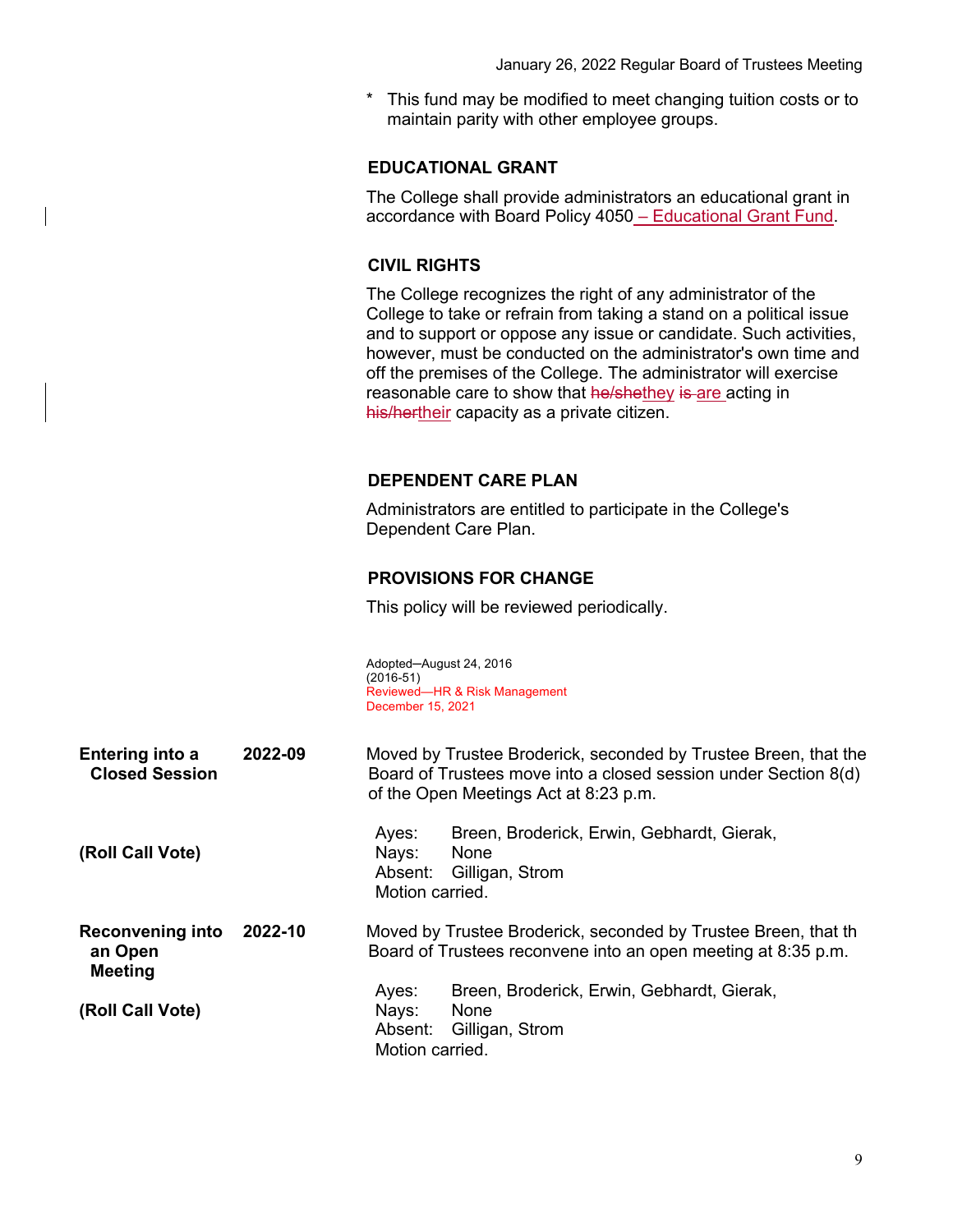**Comments from Audience** Dr. Robert Leadley wanted to acknowledge Chef Chris Misiak and his work on the program changes.

**Adjournment** Chair Gebhardt adjourned the meeting at 8:39 p.m.

'olest beth LaForest,

Associate Secretary

Joan a. Hebhardt